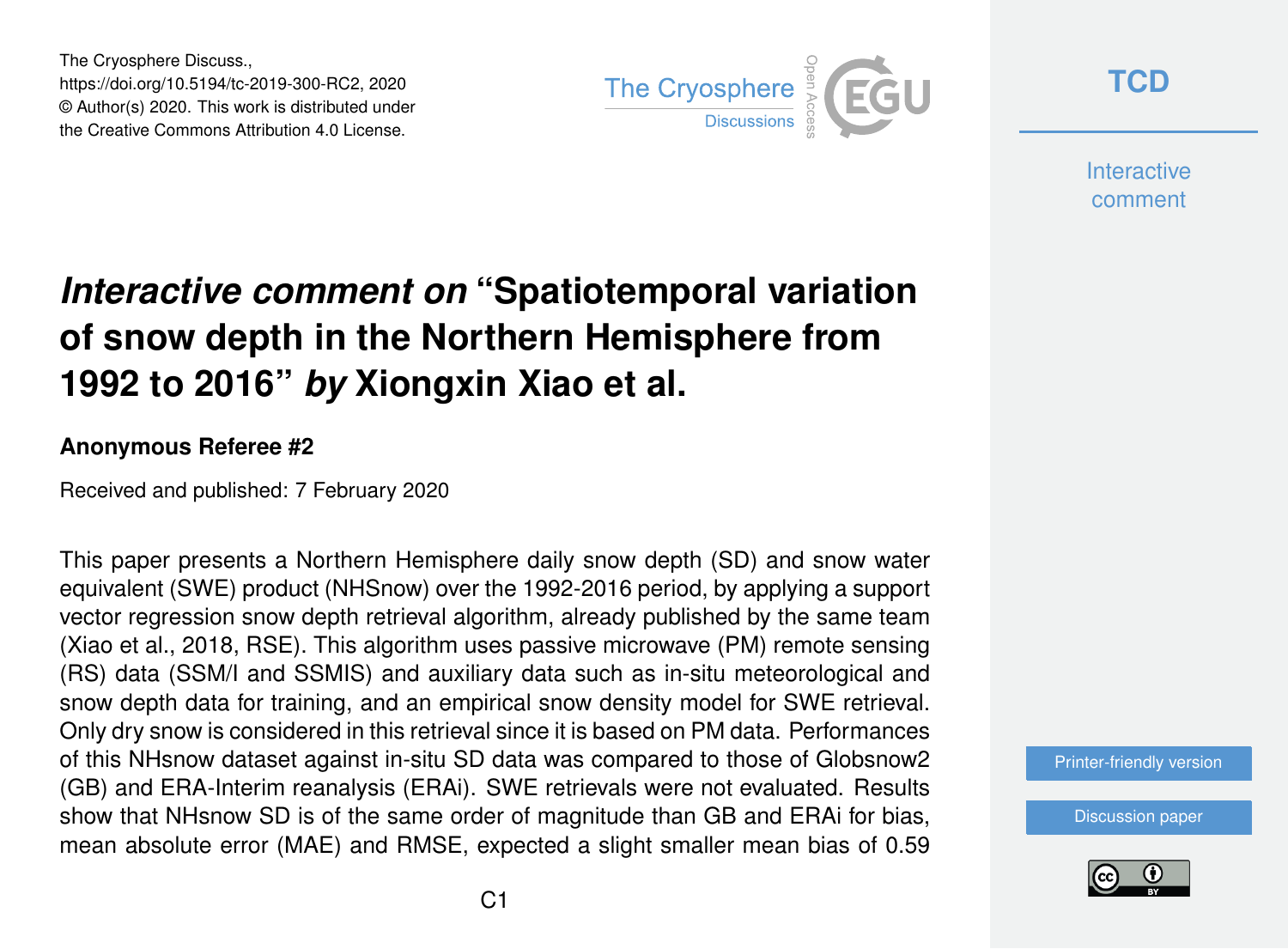cm, compared to  $-1.19$  cm (GB) and 5.6 cm (ERAi). Even if the method used appears interesting (presented in another paper already published), I don't see the real addedvalue of this dataset? The methods remain dependent on in-situ observations (needed for training), these in-situ data are sometimes sparsely distributed particularly in the North, giving point measurements against 25 km resolution... The known limitations from using PM data (wet snow, deep snow, mountainous area. . .) are not discussed, and seem not improved? Furthermore, the SWE retrieval is based on an empirical density equation that leads to non-validated SWE values! Thus, the motivations for using such dataset remains unclear given the numerous other databases?

Moreover, the literature review presented for SD and SWE retrievals is incomplete. The authors ignore recent results from assimilation of RS data in Land Surface Model, including improved snow model, driven by meteorological data (and/or reanalysis). Such approaches are more interesting given their independent from in-situ snow measurements and provide both SD and SWE data (See Larue et al., 2018, Hydrol. Earth Syst. Sci., 22; Kwon et al. 2016, J. Hy- drometeorol., 17, 2853–2874; Charrois et al., 2016, The Cryosphere, 10:1021–1038; De Lannoy et al., 2012, Water Resour. Res., 48, W01522). Also recent active PM SAR-based analysis can provide SD data at high spatial resolution : coherence analysis (Singh et al., Water 2020, 12, 21) or phase difference from ESA Sentinel constellation, Leinss, S.; Parrella, G.; Hajnsek, I. Snow height determination by polarimetric phase differences in X-band SAR data. IEEE J. Sel. Top. Appl. Earth Observ. Remote Sens. 2014, 7, 3794–3810), also completely independently from in-situ data!

In their paper, the authors analyzed also the trend of SD (mean and max), SWE, Snow Cover Extent (SCE) and Snow Cover Duration (SCD), showing similar known results than those already published. There are no really new insights here, even if the results are well presented with maps showing spatial variability between North Hemisphere regions (excepted trends slighted over too short periods, see bellow). Also, the authors do not discuss the fact that results based on dry snow only are biased in spring when

## **[TCD](https://www.the-cryosphere-discuss.net/)**

**Interactive** comment

[Printer-friendly version](https://www.the-cryosphere-discuss.net/tc-2019-300/tc-2019-300-RC2-print.pdf)

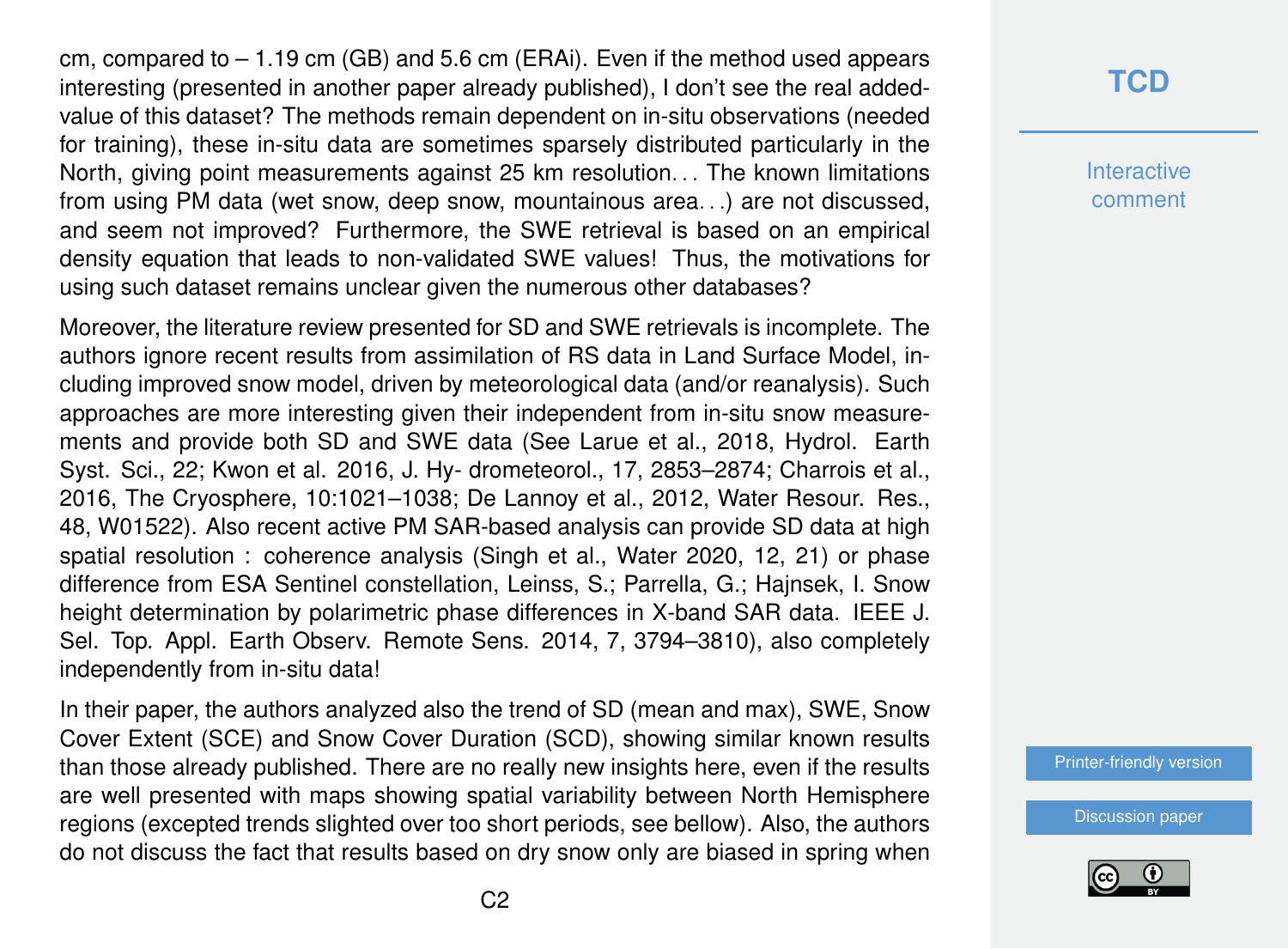snow is generally wet. Finally, this paper brings any explanation on the observed trends (some period and areas with increase or decrease snow parameters), as the authors recognized at the end of the paper.

Overall, I recognize that to produce a global dataset is a strong work and that the authors succeed to reach the mean accuracy level of existing databases, but this paper is relatively weak in its original scientific contribution (any real improvement; trends more or less known). I thus don't recommend its publication in TC.

This paper describing the NHsnow database should be submitted to the dedicated journal for new released datasets: Earth Syst. Sci. Data.

Specific comments 1. Introduction: incomplete literature review about other approaches. Also, limitations of SWE retrieval based on PM are not well reviewed. One of the main problem is the snow microstructure (grain size, stratigraphy, ice crust layer. . .) that evolves during the winter and that strongly affects the PM emission, more than SWE! (see Sandells et al.,2017, The Cryosphere, 11, 229–246; Roy et al., 2016, The Cryosphere, 10; Durand et al., 2011, IEEE Geosci. Remote Se., 8 ; . . . and Matzler, 1987, Remote Sens. Rev., 2, 259–387).

3.3 Estimation of SWE Very empirical approach (Eq. 3 and Table 3), and without statistical error analysis? PM data are known to be limited over deep snow (see Larue et al., 2017, Remote Sens. Environ., 194).

4. Results Yes, in-situ SWE datasets exist for data over Siberia (Bulygina, O., Groisman, P. Y., Razuvaev, V., and Korshunova, N. (2011). Changes in snow cover characteristics over northern eurasia since 1966. Environmental Research Letters, 6(4):045204) and over Canada (Brown, R. D., Fang, B., and Mudryk, L. (2019). Update of canadian historical snow survey data and analysis of snow water equivalent trends, 1967-2016: Research note. Atmosphere-Ocean, 1-8).

All the maps are too small, hard to read. Seasonal trend analysis biased when based

**Interactive** comment

[Printer-friendly version](https://www.the-cryosphere-discuss.net/tc-2019-300/tc-2019-300-RC2-print.pdf)